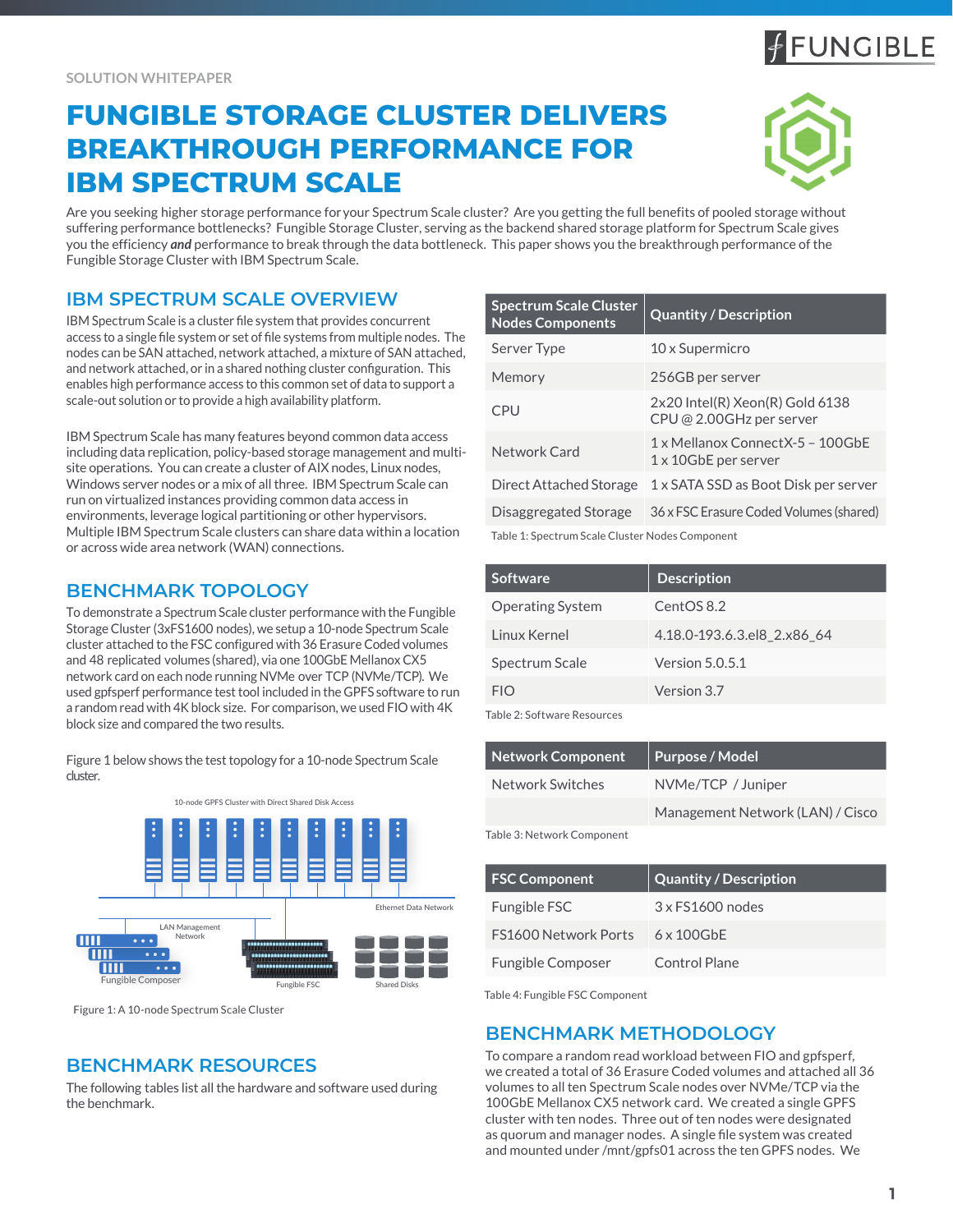used gpfsperf tool to create ten 500GB files so each GPFS node can perform the read test on its own file. After the files have been created, we ran a random read test with 4K block size using gpfsperf tool. Then we used FIO to run the same random read workload with 4K block size against the same files which were created by gpfsperf. For the gpfsperf test, we used the DirectIO option (-dio). For the FIO test, we also set "direct=1".

The tables below show the GPFS cluster setup that was used for the test.

|                                        | GPFS cluster name: gpfscluster.fungible.local |  |  |  |  |
|----------------------------------------|-----------------------------------------------|--|--|--|--|
|                                        | GPFS cluster id: 13550697441972321508         |  |  |  |  |
|                                        | GPFS UID domain: gpfscluster.fungible.local   |  |  |  |  |
| Remote shell command: /usr/bin/ssh     |                                               |  |  |  |  |
| Remote file copy command: /usr/bin/scp |                                               |  |  |  |  |
| Repository type: CCR                   |                                               |  |  |  |  |
|                                        |                                               |  |  |  |  |

Node Daemon node name IP address Admin node name Designation

----------------------------------------------------------------------------------------------

1 gtm-server-801.fungible.local 10.90.2.171 gtm-server-801.fungible.local quorum-manager

 2 gtm-server-802.fungible.local 10.90.2.172 gtm-server-802.fungible.local quorum-manager 3 gtm-server-803.fungible.local 10.90.2.173 gtm-server-803.fungible.local quorum-manager

4 gtm-server-804.fungible.local 10.90.2.174 gtm-server-804.fungible.local

5 gtm-server-805.fungible.local 10.90.2.175 gtm-server-805.fungible.local

6 gtm-server-806.fungible.local 10.90.2.176 gtm-server-806.fungible.local

7 gtm-server-807.fungible.local 10.90.2.177 gtm-server-807.fungible.local

8 gtm-server-808.fungible.local 10.90.2.178 gtm-server-808.fungible.local

9 gtm-server-809.fungible.local 10.90.2.179 gtm-server-809.fungible.local

10 gtm-server-810.fungible.local 10.90.2.180 gtm-server-810.fungible.local

Table 5: GPFS Cluster Information

%nsd: device=/dev/nvme0n1 nsd=nsd1 usage=dataAndMetadata pool=system thinDiskType=auto %nsd: device=/dev/nvme12n1 nsd=nsd2 usage=dataAndMetadata pool=system thinDiskType=auto %nsd: device=/dev/nvme13n1 nsd=nsd3 usage=dataAndMetadata pool=system thinDiskType=auto %nsd: device=/dev/nvme15n1 nsd=nsd4 usage=dataAndMetadata pool=system thinDiskType=auto %nsd: device=/dev/nvme16n1 nsd=nsd5 usage=dataAndMetadata pool=system thinDiskType=auto %nsd: device=/dev/nvme18n1 nsd=nsd6 usage=dataAndMetadata pool=system thinDiskType=auto ...

...<br>%nsd: device=/dev/nvme63n1 nsd=nsd32 usage=dataAndMetadata pool=system thinDiskType=auto<br>%nsd: device=/dev/nvme67n1 nsd=nsd33 usage=dataAndMetadata pool=system thinDiskType=auto %nsd: device=/dev/nvme6n1 nsd=nsd34 usage=dataAndMetadata pool=system thinDiskType=auto %nsd: device=/dev/nvme7n1 nsd=nsd35 usage=dataAndMetadata pool=system thinDiskType=auto %nsd: device=/dev/nvme8n1 nsd=nsd36 usage=dataAndMetadata pool=system thinDiskType=auto

#### Table 6: NSD Device Files

|        | File system Disk name | <b>NSD</b> servers  |
|--------|-----------------------|---------------------|
| gpfs01 | nsd1                  | (directly attached) |
| gpfs01 | nsd2                  | (directly attached) |
| gpfs01 | nsd3                  | (directly attached) |
| gpfs01 | nsd4                  | (directly attached) |
| gpfs01 | nsd <sub>5</sub>      | (directly attached) |
| gpfs01 | nsd6                  | (directly attached) |
| gpfs01 | nsd7                  | (directly attached) |
| gpfs01 | nsd8                  | (directly attached) |
| gpfs01 | nsd9                  | (directly attached) |
| gpfs01 | nsd10                 | (directly attached) |
| gpfs01 | nsd11                 | (directly attached) |
| gpfs01 | nsd12                 | (directly attached) |
| gpfs01 | nsd13                 | (directly attached) |
| gpfs01 | nsd14                 | (directly attached) |
| gpfs01 | nsd15                 | (directly attached) |
| gpfs01 | nsd16                 | (directly attached) |
| gpfs01 | nsd17                 | (directly attached) |
| gpfs01 | nsd18                 | (directly attached) |
| gpfs01 | nsd19                 | (directly attached) |
| gpfs01 | nsd20                 | (directly attached) |
| gpfs01 | nsd21                 | (directly attached) |
|        |                       |                     |
|        |                       |                     |
| gpfs01 | nsd30                 | (directly attached) |
| gpfs01 | nsd31                 | (directly attached) |
| gpfs01 | nsd32                 | (directly attached) |
| gpfs01 | nsd33                 | (directly attached) |
| gpfs01 | nsd34                 | (directly attached) |
| gpfs01 | nsd35                 | (directly attached) |
| gpfs01 | nsd36                 | (directly attached) |
|        |                       |                     |

| value<br>flag                     |                          | description                                          |  |
|-----------------------------------|--------------------------|------------------------------------------------------|--|
| $-f$                              | 819                      | Minimum fragment (subblock) size                     |  |
|                                   |                          | in bytes                                             |  |
| -i                                | 4096                     | Inode size in bytes                                  |  |
| $-1$                              | 32768                    | Indirect block size in bytes                         |  |
| $-m$                              | $\mathbf{1}$             | Default number of metadata                           |  |
|                                   |                          | replicas                                             |  |
| $-M$                              | $\mathbf{1}$             | Maximum number of metadata                           |  |
|                                   |                          | replicas                                             |  |
| $-r$                              | $\mathbf{1}$             | Default number of data replicas                      |  |
| $-R$                              | $\mathbf{1}$             | Maximum number of data replicas                      |  |
| -j                                | cluster                  | <b>Block allocation type</b>                         |  |
| $-D$                              | nfs4                     | File locking semantics in effect                     |  |
| -k                                | all                      | ACL semantics in effect                              |  |
| $-n$                              | 3                        | Estimated number of nodes that                       |  |
|                                   |                          | will mount file system                               |  |
| $-B$                              | 1048576                  | <b>Block size</b>                                    |  |
| $-Q$                              | none                     | Quotas accounting enabled                            |  |
|                                   | none                     | Quotas enforced<br>Default quotas enabled            |  |
|                                   | none                     |                                                      |  |
| --perfileset-quota<br>--filesetdf | no<br>no                 | Per-fileset quota enforcement<br>Fileset df enabled? |  |
| $-V$                              | 23.00 (5.0.5.0)          | File system version                                  |  |
| --create-time                     | Mon Oct 19 14:04:40 2020 | File system creation time                            |  |
| $-Z$                              | no                       | Is DMAPI enabled?                                    |  |
| $-L$                              | 33554432                 | Logfile size                                         |  |
| $-E$                              | ves                      | Exact mtime mount option                             |  |
| $-S$                              | relatime                 | Suppress atime mount option                          |  |
| $-K$                              | whenpossible             | Strict replica allocation option                     |  |
| --fastea                          | yes                      | Fast external attributes enabled?                    |  |
| --encryption                      | no                       | Encryption enabled?                                  |  |
| --inode-limit                     | 29491456                 | Maximum number of inodes                             |  |
| --log-replicas                    | $\mathbf{0}$             | Number of log replicas                               |  |
| --is4KAligned                     | yes                      | is4KAligned?                                         |  |
| --rapid-repair                    | yes                      | rapidRepair enabled?                                 |  |
| --write-cache-threshold 0         |                          | HAWC Threshold (max 65536)                           |  |
| --subblocks-per-full-block 128    |                          | Number of subblocks per full block                   |  |
| $-P$                              | system                   | Disk storage pools in file system                    |  |
| --file-audit-log                  | no                       | File Audit Logging enabled?                          |  |
| --maintenance-mode                | no                       | Maintenance Mode enabled?                            |  |
| -d                                |                          |                                                      |  |

 -d nsd1 ; nsd2 ; nsd3; nsd4 ; nsd5; nsd6 ; nsd7 ;nsd8 ;nsd9 ;nsd10 ;nsd11 ;nsd12 ;nsd13 ;nsd14 ;nsd15 ;nsd16 ;nsd17 ;nsd18 ;nsd19 ;nsd20; nsd21 ;nsd22 ;nsd23 ;nsd24 ;nsd25 ;nsd26; nsd27 ;nsd28 ;nsd29 ;

| $-d$             | nsd30;nsd31;nsd32;nsd33;nsd34;nsd35;nsd36 Disks in file system |                          |  |
|------------------|----------------------------------------------------------------|--------------------------|--|
| $-A$             | ves                                                            | Automatic mount option   |  |
| $-0$             | none                                                           | Additional mount options |  |
| $-T$             | /mnt/gpfs01                                                    | Default mount point      |  |
| --mount-priority |                                                                | Mount priority           |  |

Table 8: GPFS Filesystem Information

| disk<br>name                                                                                                                                         | disk size<br>in KB                                                    | failure<br>group | holds<br>metadata data | holds | free in KB<br>in full blocks | free in KB<br>in fragments |  |
|------------------------------------------------------------------------------------------------------------------------------------------------------|-----------------------------------------------------------------------|------------------|------------------------|-------|------------------------------|----------------------------|--|
|                                                                                                                                                      | Disks in storage pool: system (Maximum disk size allowed is 32.94 TB) |                  |                        |       |                              |                            |  |
| nsd1<br>838860800<br>$-1$<br>815367168 (97%)<br>yes<br>yes                                                                                           |                                                                       |                  |                        |       | 9816 (0%)                    |                            |  |
| nsd2                                                                                                                                                 | 838860800                                                             | $-1$             | yes                    | yes   | 815369216 (97%)              | 9816 (0%)                  |  |
| nsd3                                                                                                                                                 | 838860800                                                             | $-1$             | yes                    | yes   | 815370240 (97%)              | 9816 (0%)                  |  |
| nsd4                                                                                                                                                 | 838860800                                                             | $-1$             | yes                    | yes   | 815367168 (97%)              | 9808 (0%)                  |  |
| nsd5                                                                                                                                                 | 838860800                                                             | $-1$             | yes                    | yes   | 815369216 (97%)              | 9496 (0%)                  |  |
| nsd6                                                                                                                                                 | 838860800                                                             | $-1$             | yes                    | yes   | 815366144 (97%)              | 9752 (0%)                  |  |
|                                                                                                                                                      |                                                                       |                  |                        |       |                              |                            |  |
|                                                                                                                                                      |                                                                       |                  |                        |       |                              |                            |  |
| nsd29                                                                                                                                                | 838860800                                                             | $-1$             | yes                    | yes   | 815369216 (97%)              | 9752 (0%)                  |  |
| nsd30                                                                                                                                                | 838860800                                                             | $-1$             | yes                    | yes   | 815371264 (97%)              | 9752 (0%)                  |  |
| nsd31                                                                                                                                                | 838860800                                                             | $-1$             | yes                    | yes   | 815371264 ( 97%)             | 9784 (0%)                  |  |
| nsd32                                                                                                                                                | 838860800                                                             | $-1$             | yes                    | yes   | 815370240 (97%)              | 9752 (0%)                  |  |
| nsd33                                                                                                                                                | 838860800                                                             | $-1$             | yes                    | yes   | 815370240 (97%)              | 9752 (0%)                  |  |
| nsd34                                                                                                                                                | 838860800                                                             | $-1$             | yes                    | yes   | 815367168 (97%)              | 9816 (0%)                  |  |
| nsd35                                                                                                                                                | 838860800                                                             | $-1$             | yes                    | yes   | 815364096 (97%)              | 9816 (0%)                  |  |
| nsd36                                                                                                                                                | 838860800                                                             | $-1$             | yes                    | yes   | 815367168 (97%)              | 9816 (0%)                  |  |
|                                                                                                                                                      |                                                                       |                  |                        |       |                              |                            |  |
|                                                                                                                                                      | 29353241600 (97%) 351608 (0%)<br>(pool total) 30198988800             |                  |                        |       |                              |                            |  |
|                                                                                                                                                      | ===========                                                           |                  |                        |       | =================            | =========                  |  |
| (total)                                                                                                                                              | 30198988800                                                           |                  |                        |       | 29353241600 (97%)            | 351608 (0%)                |  |
| Inode Information                                                                                                                                    |                                                                       |                  |                        |       |                              |                            |  |
| Number of used inodes:<br>4047<br>Number of free inodes:<br>502833<br>Number of allocated inodes:<br>506880<br>Maximum number of inodes:<br>29491456 |                                                                       |                  |                        |       |                              |                            |  |

Table 7: NSD List Table 9: GPFS Storage Pool Information